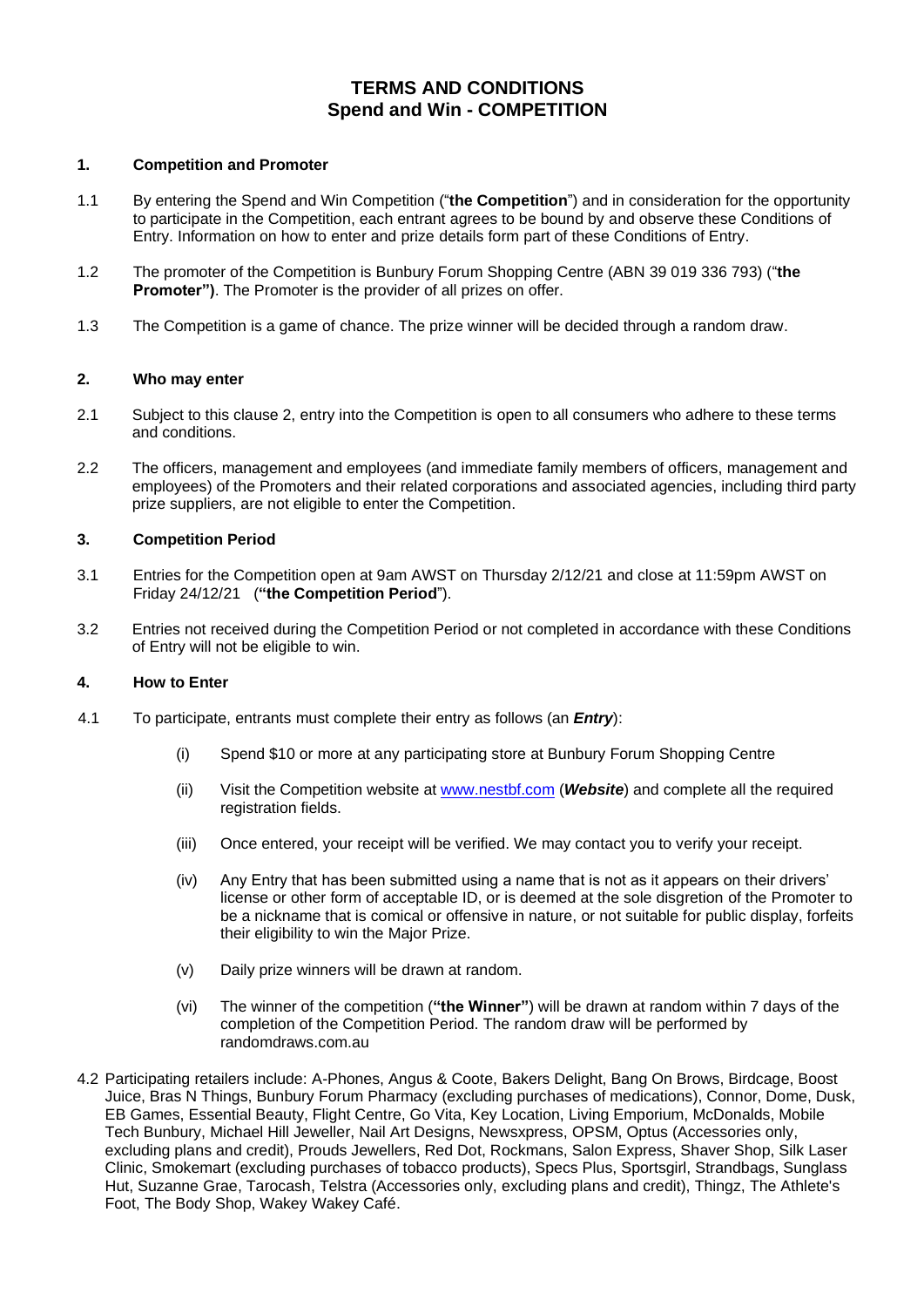# **5. Prizes and notification**

| <b>Prize</b>                              | Value   | Quantity | <b>Winning Method</b>             |
|-------------------------------------------|---------|----------|-----------------------------------|
| Major Prize: \$5,000 of Woolorths Grocery | \$5,000 |          | Drawn at random at the conclusion |
| <b>Gift Cards</b>                         |         |          | of the competition                |
| Daily Prizes/Minor Prizes: \$20 Big W     | \$1,600 | 80       | Drawn at random, daily,           |
| Voucher                                   |         |          | throughout the competition.       |
| <b>Total Prize Pool</b>                   | \$6,600 |          |                                   |

- 5.1 The Winner will win the Major Prize. The Major Prize consists of 10 x \$500 Woolworths Grocery Giftcards.
- 5.2 All entrants who have registered to play will each win a Minor Prize. The Minor Prize consists of \$20 Big W Gift Voucher.
- 5.3 The prize winners will be announced no later than 7 Days of the conclusion of the Competition Period and notified by email.
- 5.4 The Promoter accepts no responsibility for any variation in the value of a prize. The prize is not transferable or exchangeable and must be taken as offered. If for any reason the prize winner does not take an element of the prize during the stated period and on the conditions stipulated by the Promoters or any third party, that element of the prize will be forfeited and cash will not be awarded in lieu of that element of the prize.
- 5.5 In the event that any element of the prize is not available, the Promoter reserves the right to substitute a prize of equal or greater value.
- 5.6 The prize winner is responsible for all expenses not specified in these Conditions of Entry.
- 5.7 The prize winner acknowledges that the prize is subject to additional terms and conditions imposed by third party prize suppliers. The prize winner must become acquainted with any such additional terms and conditions prior to taking the prize. The Promoter does not accept responsibility and is not liable for any conditions imposed on the taking of the prize by any other third party prize supplier, or the breach of those conditions by any person.

## **6. Unclaimed prizes**

- 6.1 All prizes remain the property of the Promoter until they are collected by the selected prize winner(s).
- 6.2 All unclaimed prizes remain the property of the Promoter.

#### **7. Information for Prize Winners**

All entrants agree that, if selected as a prize winner, the prize winner may be required to provide the Promoter with identification and/or proof of age. The form of identification and/or proof of age are at the discretion of the Promoter.

## **8. Limitation of Liability**

- 8.1 Except for any liability that cannot by law be excluded (including as set out under paragraph 8.3), the Promoters, their related corporations and associated agencies (and any of their personnel) exclude all liability for any loss (including any damage, claim, injury, cost or expense) which is suffered or incurred by any entrant (including the prize winner) in connection with the Competition or a prize, including, without limitation: (i) any indirect, economic or consequential loss; (ii) any loss arising from the negligence of the Promoter, its related corporations and associated agencies (and any of their personnel); and (iii) any liability for personal injury or death.
- 8.2 No responsibility will be taken by the Promoters or their authorised agents for lost, ineligible, misdirected or late entries due to technical reasons or any other reason. Entries that are not genuine or are incomplete, late or in any way fraudulent will be declared void.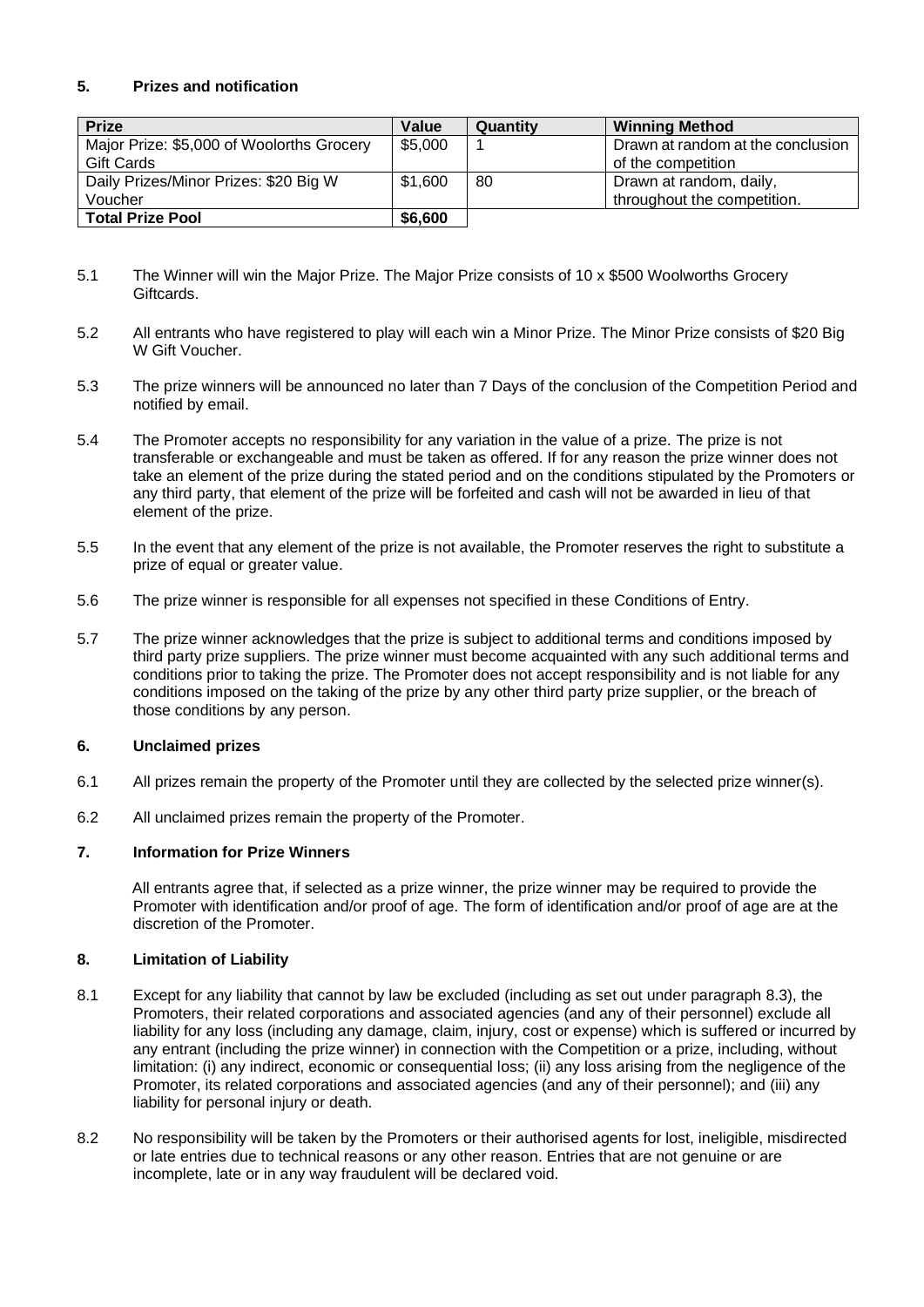# **9 Privacy**

- (a) By entering the Competition, the entrant understands and agrees that the Promoter may use and disclose the entrant's personal information to assist in conducting the Competition and communicating with the entrant in regard to special offers from the Promoters, third party prize suppliers (where applicable) and their related entities. Entrants in the Competition acknowledge that the Promoter may share an entrant's personal information with the Promoters' Australian and foreign related entities which may contact the entrant with marketing messages and special offers. Without limiting the foregoing, the Promoter may disclose the prize winner's personal information to third parties for the purpose of fulfilling the prize. If an entrant elects to receive information from other third parties, the Promoters may also disclose the entrant's personal information for that purpose.
- (b) The Promoters are bound by Australian privacy laws. Entrants may find out more information about how the Promoter collects, uses and discloses personal information by reading the Promoter's Privacy Policy, which is available at [https://www.bunburyforum.com.au/privacy-statement.](https://www.bunburyforum.com.au/privacy-statement) Entrants may access the personal information the Promoter holds about them by writing to the Promoter at the address set out in the Privacy Policy. If the Promoter limits or denies an entrant access to their personal information in certain circumstances, the Promoter will tell the entrant why access was limited or denied.

## **10 General**

- 10.1 All Entries must be original and created solely by the entrant. All Entries and all copyright and other rights in such entries and/or other materials (including but not limited to, photographs and videos taken by the prize winner in entering the Competition) become the property of the Promoter and will not be returned. Each entrant agrees to provide a written assignment of all rights to the Promoter if requested. By submitting an Entry and any other materials (save for any personal information) to the Promoters in connection with the Competition, each entrant:
	- (a) specifically authorises the Promoter to use and/or license third parties to use such Entry in whole or in part, throughout the universe, in perpetuity in or on any and all media, whether currently in existence or developed in the future, and alone or together or as part of other information, content and/or material of any kind or nature;
	- (b) represents and warrants that all elements contained in the Entry or other material:
		- (i) are original to the entrant and fully cleared for use as contemplated in these Conditions of Entry;
		- (ii) do not and will not, in any way, violate or breach any of the terms of any other agreement the entrant may be a party to;
		- (iii) do not contain defamatory, tortious or otherwise unlawful, untrue or inaccurate information, infringe or violate any copyright or other right; or contain any matter the publication or sale of which will violate any law;
		- (iv) are not obscene or likely to cause offence;
		- (v) are not in any way cruel or abusive; and
		- (vi) will not require the Promoter to pay or incur any sums to any person or entity as a result of the Promoters' use or exploitation of the same; and
	- (c) unconditionally and irrevocably consents to any act or omission which would otherwise infringe any of their moral rights in the entry and waives all moral rights in the entry that arise outside of Australia.
- 10.2 Acceptance of the prize constitutes consent on the prize winner's part to allow the use of the prize winner's name, image, voice and/or likeness by the Promoter for editorial, advertising, promotional, marketing and/or other purposes without further compensation except where prohibited by law.
- 10.3 No correspondence will be entered into and the judges' decision is final and binding.